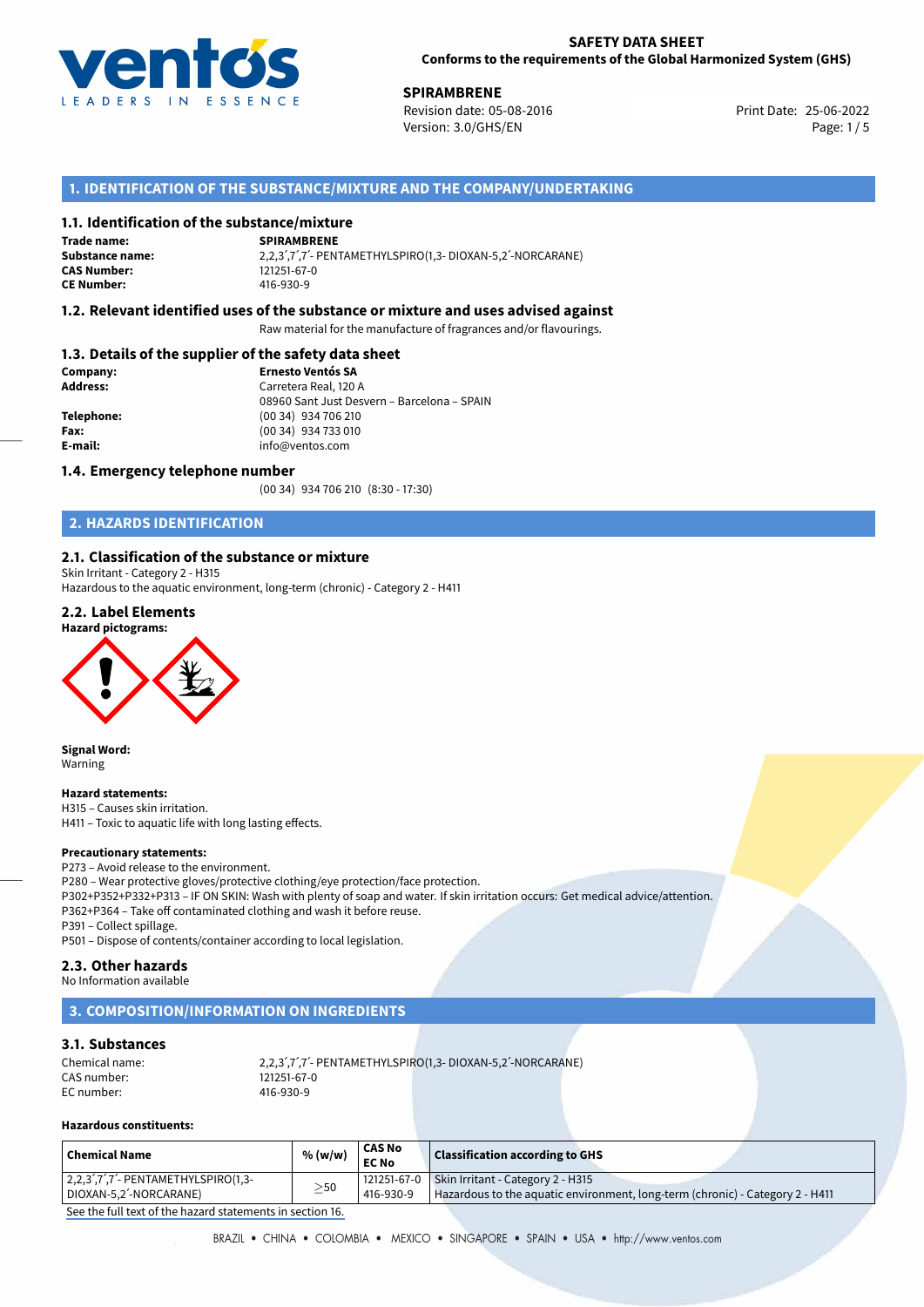

**SPIRAMBRENE**<br>
Revision date: 05-08-2016<br> **Print Date: 25-06-2022** Revision date: 05-08-2016 Version: 3.0/GHS/EN Page: 2 / 5

## **3.2. Mixtures**

Not applicable

## **4. FIRST-AID MEASURES**

## **4.1. Description of necessary first aid measures**

| Ingestion:    | Rinse mouth with water.                                                                                               |
|---------------|-----------------------------------------------------------------------------------------------------------------------|
|               | Obtain medical advice.                                                                                                |
|               | Keep at rest. Do not induce vomiting.                                                                                 |
| Eye contact:  | In case of contact with eyes, rinse immediately with plenty of water for at least 15 minutes and seek medical advice. |
| Inhalation:   | Remove person to fresh air and keep at rest.                                                                          |
|               | Seek immediate medical advice.                                                                                        |
| Skin contact: | Take off immediately all contaminated clothing.                                                                       |
|               | Thoroughly wash affected skin with soap and water.                                                                    |
|               | Seek medical attention if symptoms persist.                                                                           |
|               |                                                                                                                       |

## **4.2. Most important symptoms and effects, both acute and delayed**

No information available.

### **4.3. Indication of any immediate medical attention and special treatment needed**

No information available.

## **5. FIRE-FIGHTING MEASURES**

### **5.1. Extinguishing Media**

Water spray, carbon dioxide, dry chemical powder or appropriate foam. For safety reasons do not use full water jet.

### **5.2. Special hazards arising from the substance or mixture**

Known or Anticipated Hazardous Products of Combustion: Emits toxic fumes under fire conditions.

### **5.3. Advice for firefighters**

High temperatures can lead to high pressures inside closed containers. Avoid inhalation of vapors that are created. Use appropriate respiratory protection. Do not allow spillage of fire to be poured into drains or watercourses. Wear self-contained breathing apparatus and protective clothing.

### **6. ACCIDENTAL RELEASE MEASURES**

### **6.1. Personal precautions, protective equipment and emergency procedures**

Evacuate surronding areas. Ensure adequate ventilation. Keep unnecessary and unprotected personnel from entering. Do not breathe vapor/spray. Avoid contact with skin and eyes. Information regarding personal protective measures: see section 8.

### **6.2. Environmental precautions**

To avoid possible contamination of the environment, do not discharge into any drains, surface waters or groundwaters.

### **6.3. Methods and materials for containment and cleaning up**

Cover with an inert, inorganic, non-combustible absorbent material (e.g. dry-lime, sand, soda ash). Place in covered containers using non-sparking tools and transport outdoors. Avoid open flames or sources of ignition (e.g. pilot lights on gas hot water heater). Ventilate area and wash spill site after material pickup is complete.

### **6.4. Reference to other sections**

Information regarding exposure controls, personal protection and disposal considerations can be found in sections 8 and 13.

## **7. HANDLING AND STORAGE**

### **7.1. Precautions for safe handling**

Do not store or handle this material near food or drinking water. Do not smoke. Avoid contact with the eyes, skin and clothing. Wear protective clothing and use glasses. Observe the rules of safety and hygiene at work. Keep in the original container or an alternative made from a compatible material.

## **7.2. Conditions for safe storage, including any incompatibilities**

Store in tightly closed and preferably full containers in a cool, dry and ventilated area, protected from light. Keep away from sources of ignition (e.g. hot surfaces, sparks, flame and static discharges). Keep away from incompatible materials (see section 10).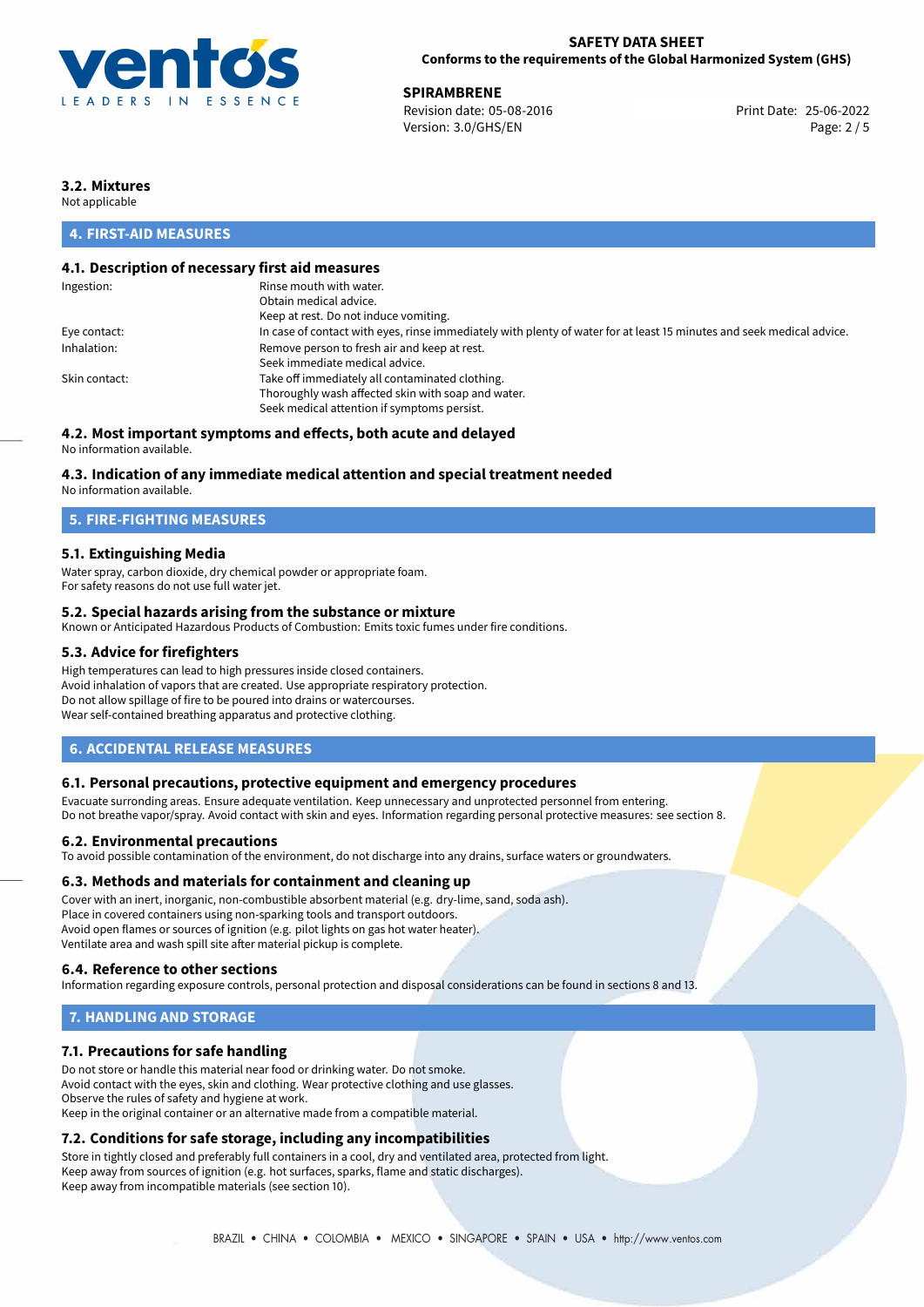

**SPIRAMBRENE**<br>
Revision date: 05-08-2016 **Print Date: 25-06-2022** Version: 3.0/GHS/EN Page: 3 / 5

## **7.3. Specific end use(s)**

No information available.

## **8. EXPOSURE CONTROLS AND PERSONAL PROTECTION**

### **8.1. Control parameters**

Components with occupational exposure limits: None known.

### **8.2. Exposure controls**

Measures should be taken to prevent materials from being splashed into the body. Provide adequate ventilation, according to the conditions of use. Use a mechanical exhaust if required.

### **8.3. Individual protection measures, such as personal protective equipment**

| Eye/Face protection:             | Chemical safety goggles are recommended. Wash contaminated goggles before reuse.                                                            |
|----------------------------------|---------------------------------------------------------------------------------------------------------------------------------------------|
| Hand Protection:                 | Chemical-resistant gloves are recommended. Wash contaminated gloves before reuse.                                                           |
| Body protection:                 | Personal protective equipment for the body should be selected based on the task being performed and the risks<br>involved.                  |
| Respiratory Protection:          | In case of insufficient ventilation, use suitable respiratory equipment.                                                                    |
| Environmental exposure controls: | Emissions from ventilation or process equipment should be checked to ensure they comply with environmental<br>protection legislation.       |
|                                  | In some cases, filters or engineering modifications to the process equipment will be necessary to reduce emissions to<br>acceptable levels. |

## **9. PHYSICAL AND CHEMICAL PROPERTIES**

## **9.1. Information on basic physical and chemical properties**

| Appearance:                            | Liquid                              |
|----------------------------------------|-------------------------------------|
| Colour:                                | Conforms to standard                |
| Odour:                                 | Conforms to standard                |
| Odour theshold:                        | Not determined                      |
| pH:                                    | Not determined                      |
| Melting point/freezing point:          | Not determined                      |
| Boling point/boiling range:            | 252°C (1013 hPa)                    |
| Flash point:                           | 130 °C                              |
| Evaporation rate:                      | Not determined                      |
| Flammability:                          | Not determined                      |
| Lower flammability/Explosive limit:    | Not determined                      |
| Upper flammability/Explosive limit:    | Not determined                      |
| Vapour pressure:                       | $0,0039$ hPa (20°C)                 |
| Vapour Density:                        | Not determined                      |
| Density:                               | $0,985 - 0,99$ g/mL (20°C)          |
| Relative density:                      | $0,985 - 0,99$ (20°C)               |
| Water solubility:                      | SOLUBILIDAD EN AGUA: 50 mg/L (20°C) |
| Solubility in other solvents:          | Not determined                      |
| Partition coefficient n-octanol/water: | Not determined                      |
| Auto-ignition temperature:             | Not determined                      |
| Decomposition temperature:             | Not determined                      |
| Viscosity, dynamic:                    | Not determined                      |
| Viscosity, kinematic:                  | Not determined                      |
| Explosive properties:                  | Not determined                      |
| Oxidising properties:                  | Not determined                      |
|                                        |                                     |

## **10. STABILITY AND REACTIVITY**

### **10.1. Reactivity**

No hazardous reactions if stored and handled as prescribed/indicated.

### **10.2. Chemical stability**

The product is stable if stored and handled as prescribed/indicated.

### **10.3. Possibility of hazardous reactions**

No hazardous reactions if stored and handled as prescribed/indicated.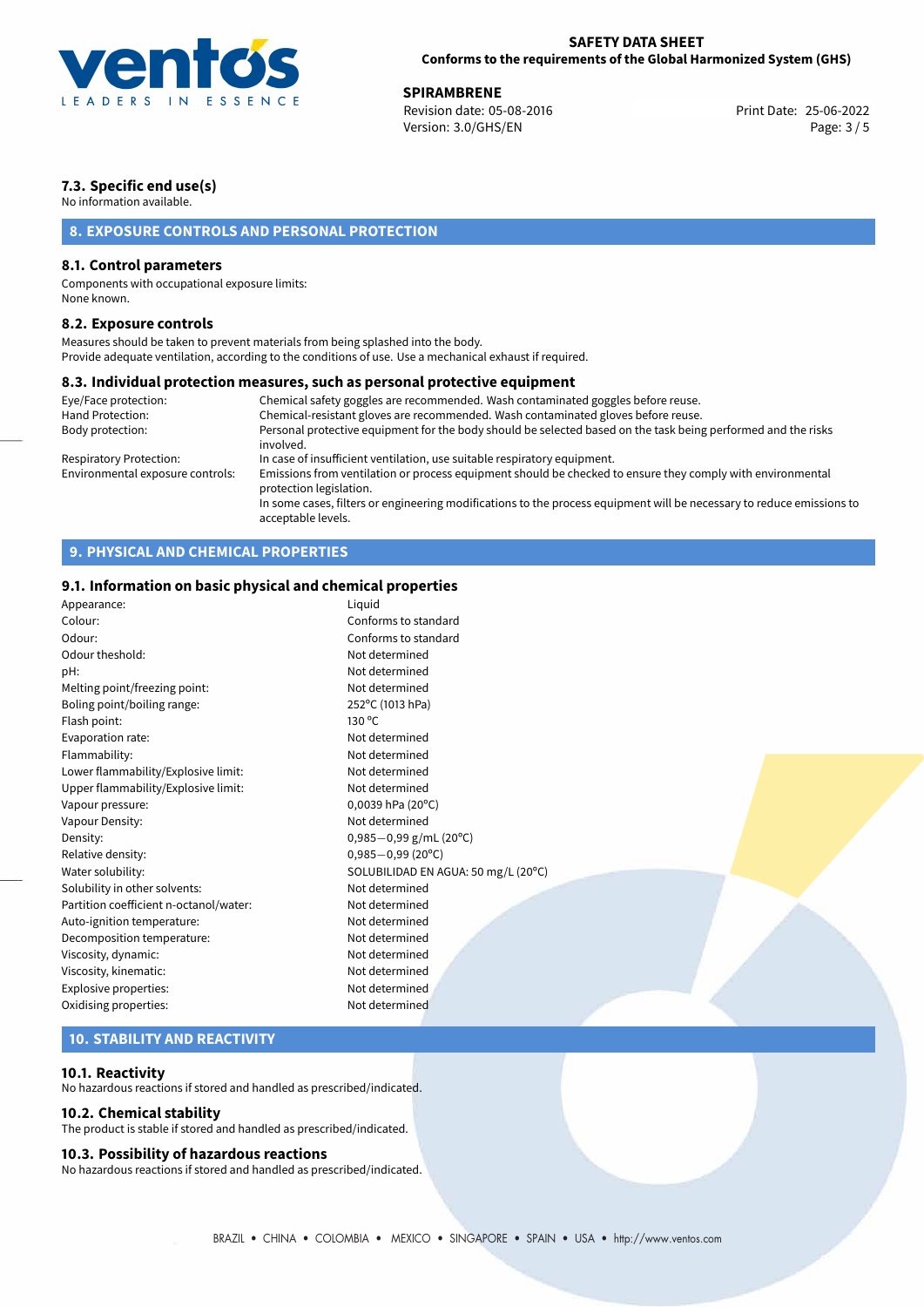

**SPIRAMBRENE**<br>
Revision date: 05-08-2016 **Print Date: 25-06-2022** Version: 3.0/GHS/EN Page: 4 / 5

### **10.4. Conditions to Avoid**

Conditions to Avoid: Excessive heat, flame or other ignition sources.

### **10.5. Incompatible materials**

Avoid contact with strong acids and bases and oxidizing agents.

### **10.6. Hazardous decomposition products**

During combustion may form carbon monoxide and unidentified organic compounds.

## **11. TOXICOLOGICAL INFORMATION**

| <b>Acute toxicity</b>             | Based on the data available, the criteria for classification are not met. |
|-----------------------------------|---------------------------------------------------------------------------|
| <b>Skin corrosion/irritation</b>  | Causes skin irritation.                                                   |
| Serious eye damage/irritation     | Based on the data available, the criteria for classification are not met. |
| Respiratory or skin sensitisation | Based on the data available, the criteria for classification are not met. |
| <b>Germ cell mutagenicity</b>     | Based on the data available, the criteria for classification are not met. |
| Carcinogenicity                   | Based on the data available, the criteria for classification are not met. |
| <b>Reproductive toxicity</b>      | Based on the data available, the criteria for classification are not met. |
| <b>STOT-single exposure</b>       | Based on the data available, the criteria for classification are not met. |
| <b>STOT-repeated exposure</b>     | Based on the data available, the criteria for classification are not met. |
| <b>Aspiration hazard</b>          | Based on the data available, the criteria for classification are not met. |

## **12. ECOLOGICAL INFORMATION**

### **12.1. Toxicity**

### **Assessment:**

Toxic to aquatic life with long lasting effects. **Experimental/calculated data:** No information available.

### **12.2. Degradability**

No information available.

## **12.3. Bioaccumulative potential**

No information available.

### **12.4. Soil mobility** No information available.

## **12.5. Other adverse effects**

See also sections 6, 7, 13 and 15 Do not allow to get into waste water or waterways.

## **13. DISPOSAL CONSIDERATIONS**

### **13.1. Waste treatment methods**

Dispose of in accordance with national and local environmental regulations.

# **14. TRANSPORT INFORMATION**

|                                  | <b>ADR/RID/ADN</b>                    | <b>IMDG</b>                      |                                       | <b>IATA-ICAO</b>              |                                                                 |
|----------------------------------|---------------------------------------|----------------------------------|---------------------------------------|-------------------------------|-----------------------------------------------------------------|
| 14.1. UN Number                  | UN3082                                | <b>UN3082</b>                    |                                       | <b>UN3082</b>                 |                                                                 |
| 14.2. UN Proper Shipping Name    | ENVIRONMENTALLY HAZARDOUS             | <b>ENVIRONMENTALLY HAZARDOUS</b> |                                       |                               | ENVIRONMENTALLY HAZARDOUS                                       |
|                                  | SUBSTANCE, LIQUID, N.O.S. (2,2,3',7', |                                  | SUBSTANCE, LIQUID, N.O.S. (2,2,3',7', |                               | SUBSTANCE, LIQUID, N.O.S. (2,2,3 <sup>'</sup> ,7 <sup>'</sup> , |
|                                  | 7'- PENTAMETHYLSPIRO(1,3- DIOXAN-     |                                  | 7'- PENTAMETHYLSPIRO(1,3- DIOXAN-     |                               | 7'- PENTAMETHYLSPIRO(1,3- DIOXAN-                               |
|                                  | 5,2 <sup>'</sup> -NORCARANE))         | 5,2 <sup>'</sup> -NORCARANE))    |                                       | 5.2 <sup>'</sup> -NORCARANE)) |                                                                 |
| 14.3. Transport Hazard Class(es) |                                       |                                  |                                       |                               |                                                                 |
| 14.4. Packing Group              | Ш                                     | $\mathbf{III}$                   |                                       | Ш                             |                                                                 |
| 14.5. Environmental hazards      | Yes                                   | Yes                              |                                       | Yes                           |                                                                 |
| <b>Additional information</b>    |                                       |                                  |                                       |                               |                                                                 |

### **14.6 Special precautions for user** None known

**14.7. Transport in bulk according to Annex II of MARPOL 73/78 and the IBC Code** No information available